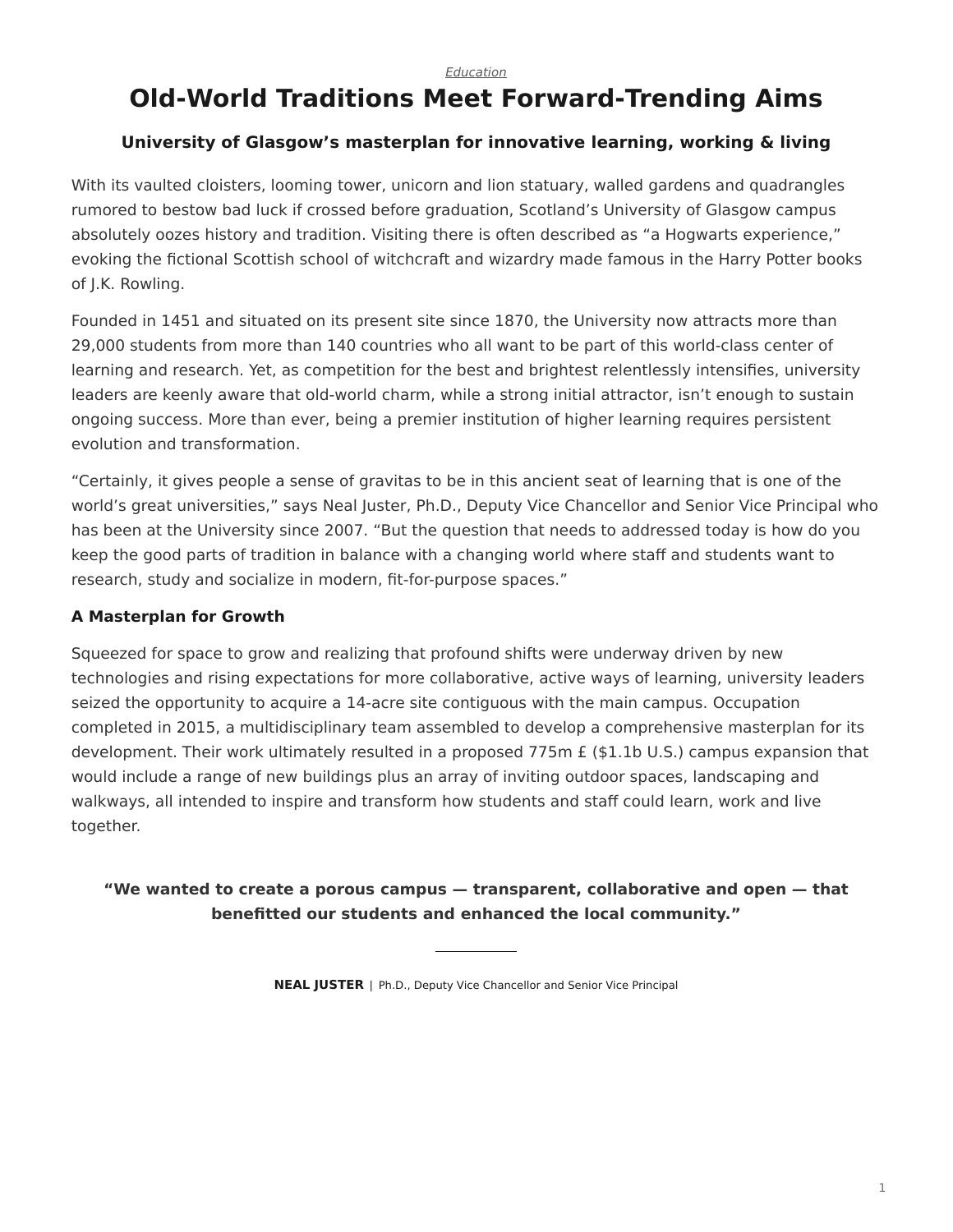A foundational approach was a concept of "inside out" design – i.e., design that starts with a clear understanding of activities the campus environment and its buildings should provide and support. "We wanted to make sure that the buildings would be about more than just walls and windows and roofs. We wanted the design to be solidly based on the activities that would be happening there," explains Nicola Cameron, M.A., Director of Property and Investment and a key member of the masterplan team.

A priority was that the new facilities would be forward-trending with built-in flexibility to cope with change. At the same time, they needed to respect and reflect the built heritage of their surroundings, which include a Glasgow residential area and cultural quarter on one side and the University's existing main campus on the other.

Another key departure from the past: the new buildings were to be shared across disciplines, versus exclusively designated to one of the University's Schools of study. "We wanted to move to a model where no building is owned by a single academic area. So we're essentially forcing people to interact with each other, not separating them off," explains Juster.

#### **An Insights-Based Partnership**

With a clear idea of what they wanted to achieve, the planning team was determined to learn from the expertise and experience of others as they formulated the "how" of getting there. Turning to Steelcase, they discovered a partner that proved to be an invaluable guide on their journey, providing knowledge, insights and connections as well as innovative design, furniture, fixtures and equipment solutions.

"Steelcase was so generous in sharing their research and really helped us wrestle with some of the thorny issues we were facing. They helped us avoid mistakes by really understanding what we were trying to do, and coming up with solutions," says Cameron. The process included workshops with users and prototype spaces that provided essential feedback on aspects ranging from technology to color schemes to types of chairs and worksurfaces.

Equally valuable was the access Steelcase provided to other progressive universities, facilitating site visits and contact with leaders at MIT, Harvard and other notable campuses. In addition, the university planning team visited Steelcase facilities in Munich and Grand Rapids as well as several other businesses. "Higher education sometimes suffers from looking only at what other higher education institutions are doing," says Cameron. "Business and industry are often a decade ahead of us in things such as collaborative ways of working, already on their second set of challenges. So my position was let's see what's going on there and learn from what they've already been though."

The partnering relationship with Steelcase extends beyond the new facilities in the masterplan to also include revamps in existing buildings so that students and staff experience quality and functionality wherever they are, avoiding what Cameron calls "a two-tier campus with students wondering why they're getting a dichotomy experience."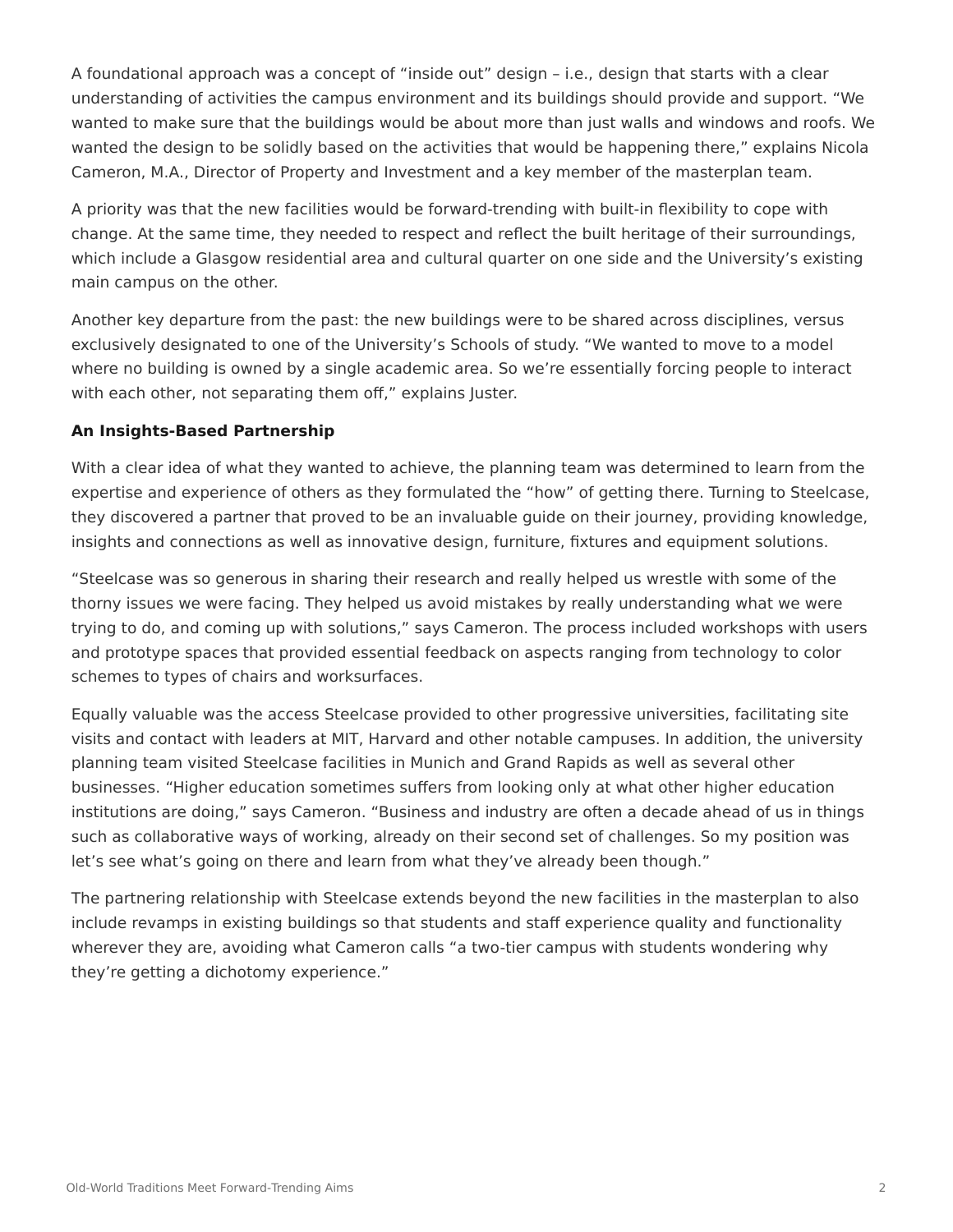**"Our relationship is genuine collaboration. Partnering with Steelcase has been about more than furniture and settings. It's about creating experiences, understanding how things are evolving and what the future holds."**

**NICOLA CAMERON** | M.A., Director of Property and Investment

#### **COVID's Big Lesson: In-Person Matters**

Construction of the first new building in the masterplan has been completed, the James McCune Smith Learning Hub, named in honor of a graduate born into slavery in the U.S. who became the first African American ever to earn a medical degree. This flagship facility, designed to accommodate 2,500 students, is a creative environment, combining flexible study, learning and social spaces with multimethod and technology-enabled teaching environments. Although presently in partial use as a study space, its much-anticipated formal opening has been postponed until September 2021 due to COVID restrictions.

While COVID has stalled plans, it has also advanced the team's thinking about the vital relationship between physical space and education, Cameron reports. "Why do people come to campus? You come because you want to work on a project with colleagues. You want to really get under the skin of a problem you're wrestling with. Or maybe you just want to be with other people for that sense of belonging."

"If the last year has taught us anything," she continues, "it's that some of the most important spaces are the ones in between the classrooms, lecture halls and labs, the places where people come together for social interaction. That's what people have been missing most. You can pivot to teaching online. You can pivot to having a virtual meeting. But you can't pivot to serendipitously meeting and having a coffee or cup of tea. Place enables experiences, and that's become clearer and more important than ever."

"A university isn't about buildings, it's about people," agrees Juster. "And great universities attract great people because they've got the spaces in which they can work. They have to be spaces that can transform to the ways in which we work in the modern world. It's about networking and collaboration, transparency and community. That's what all our buildings are being designed for."

**[+About Steelcase](https://www.steelcase.com/discover/steelcase/our-company/)**

**[+Customer Care](#page-0-0)**